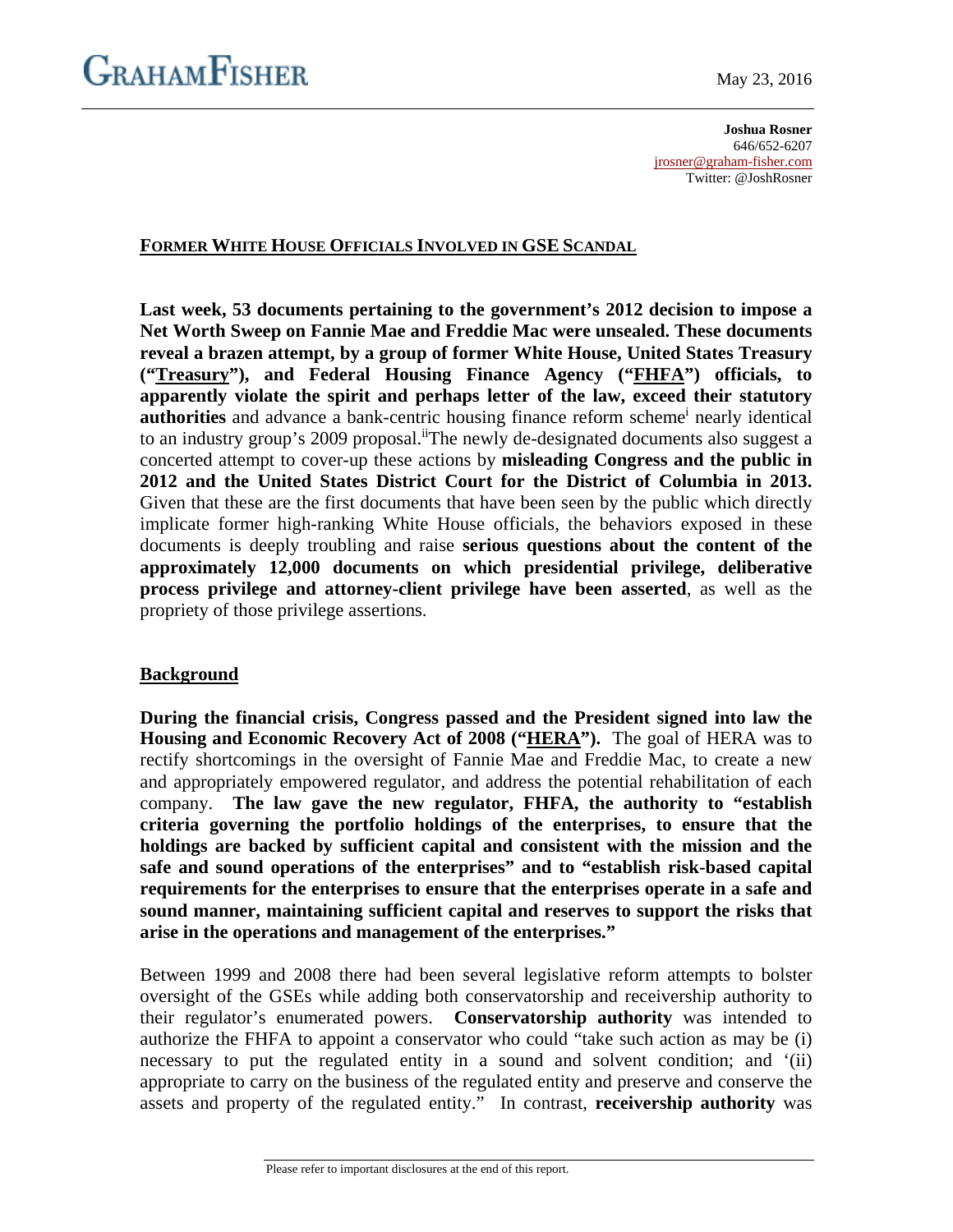

intended to manage the potential failure of a GSE that could not be rehabilitated to a sound and solvent condition and to "place the regulated entity in liquidation and proceed to realize upon the assets of the regulated entity in such manner as the Agency deems appropriate, including through the sale of assets, the transfer of assets to a limited-life regulated entity … or the exercise of any other rights or privileges granted to the Agency under this paragraph." **There is no middle ground: distressed enterprises may be placed in either conservatorship or receivership, with each respectively having its own distinct goals and specific powers assigned to the party administering it.**

# **Key Information in the Recently Unsealed Documents**

**The documents demonstrate that former Obama Administration officials violated the intent and purpose of HERA while choosing a path not provided for in that statute or any other.** In 2012, as the GSEs were on the verge of massive and sustainable profitability, the Administration rushed to change the terms of the Preferred Stock Purchase Agreement ("PSPA") which governed Treasury's financial support to the GSEs in conservatorship.

That agreement was originally put into place in 2008 and amended twice in 2009. The 2012 changes, referred to as the "Net Worth Sweep," demanded terms that forced the GSEs to "sweep" any future profits directly into Treasury's coffers in perpetuity. **Rather than retaining earnings and building capital in accordance with the goal of rehabilitation (as required in a conservatorship pursuant to HERA, and as was demanded of every other financial institution after the crisis), the Third Amendment ensured that the GSEs could** *never* **rebuild capital nor – no matter how much money they returned to the Treasury – be allowed to** *ever* **repay the government.** These actions clearly violate the most basic requirement of HERA that instruct the Director of FHFA<sup>iii</sup> "to oversee the prudential operations of each regulated entity and to ensure that … each regulated entity operates in a safe and sound manner, including maintenance of adequate capital and internal controls."

The newly-released documents also show the **actions of these former senior officials were premeditated and defended with false public statements** which falsely articulated there was an imminent risk the GSEs would need more financial assistance. While there are Constitutional questions worth considering regarding the legal authority of the Executive to create a new tax on private companies and to spend the receipts of that tax without congressional appropriations, that is not the subject of this document. Instead, we will focus on the actions of these administration officials that demonstrate their true objectives and seemingly extra-legal behaviors.

**HERA specifically requires that the Treasury make certain determinations in writing before exercising its authority to purchase obligations or securities of the**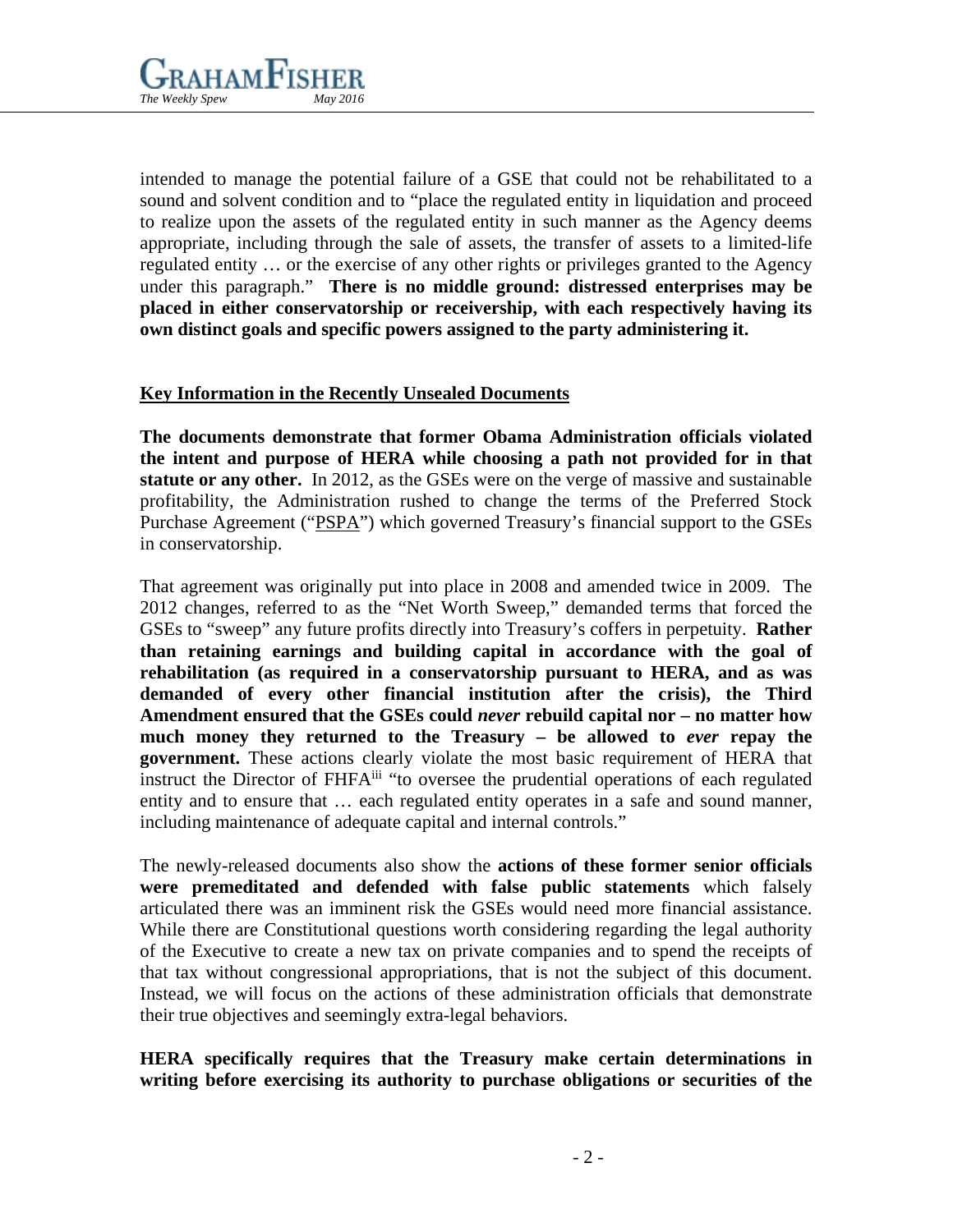# $\rm _{\rm r}$ aham $\rm F$ ishei *The Weekly Spew*

GSEs.<sup>iv</sup> The pertinent section of the statute reads: "*In connection with any use of this authority, the Secretary must determine that such actions are necessary to provide stability to the financial markets" and "prevent disruptions in the availability of mortgage finance.*" **HERA further requires that any Treasury exercise of authority must take into account: "***The corporation's plan for the orderly resumption of private market funding or capital market access … The probability of the corporation fulfilling the terms of any such obligation or other security, including repayment … The need to maintain the corporation's status as a private shareholder-owned company … Restrictions on the use of corporation resources, including limitations on the payment of dividends and executive compensation and any such other terms and conditions as appropriate for those purposes.***"** Upon making such a determination, **HERA requires that Treasury "***report to the Committees on the Budget, Financial Services, and Ways and Means of the House of Representatives and the Committees on the Budget, Finance, and Banking, Housing, and Urban Affairs of the Senate as to the necessity for the purchase and the determinations made by the Secretary under subparagraph (B) and with respect to the considerations required under subparagraph (C), and the size, terms, and probability of repayment or fulfillment of other terms of such purchase.*" **While Treasury made, and reported, such determinations when implementing the original PSPA in 2008 as well as the first and second amendments in 2009, it failed to make any such determinations or reports at the time of the Third Amendment.** The language in HERA appears to anticipate and include amendments, as the requirements are binding "in connection with any use of this authority" and an amendment to the PSPA would have to be in connection to the original use of the authority and not a new agreement.

On Saturday, August 18, 2012, the day after the "Net Worth Sweep" was announced, **Jim Parrott, a senior White House official serving on the National Economic Council who was intimately involved in devising and implementing the Net Worth Sweep, sent an email with the subject "Great Job"** to Under Secretary of Domestic Finance Mary Miller and other Treasury officials. This e-mail, and others recently unsealed, make it clear that FHFA was not acting as an independent agency under HERA's reuuirement that: "*When acting as conservator or receiver, the Agency shall not be subject to the direction or supervision of any other agency of the United States or any*  State in the exercise of the rights, powers, and privileges of the Agency." The email states: **"***You guys did a remarkable job on the PSPAs this week. You delivered on a policy change of enormous importance that's actually being recognized as such by the outside world (or the reasonable parts anyway), and as a credit to the Secretary and the President. It was a very high risk exercise, which could have gone sideways on us any number of ways, but it didn't – great great work***."vi** 

Another internal e-mail from Mario Ugoletti (former Senior Advisor to the Director at FHFA, and previously a senior official at Treasury), clearly shows that Treasury – not FHFA – was clearly calling the shots: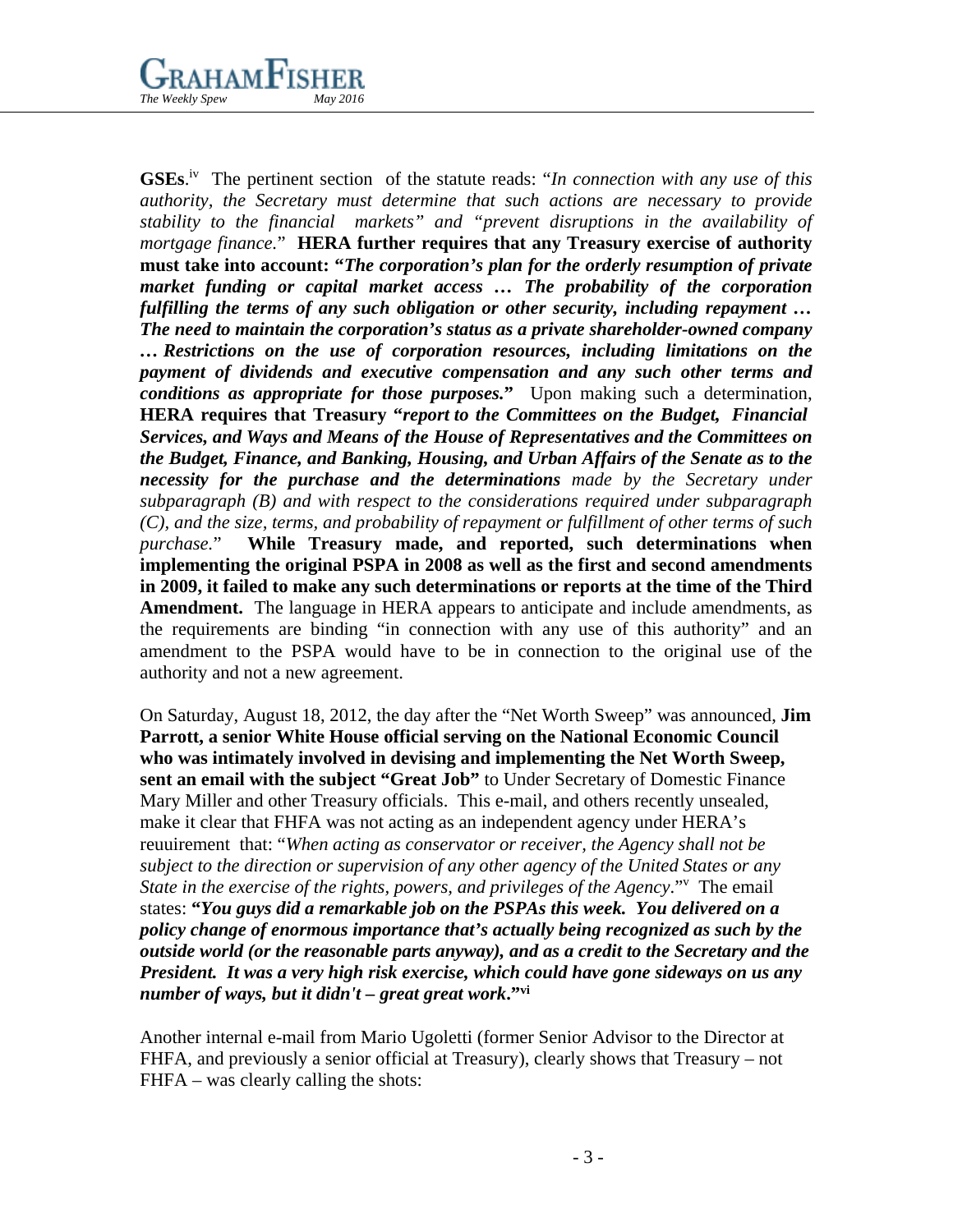

*"Close Hold: As a heads up, there appears to be a renewed push to move forward on PSPA amendments. I have not seen the proposed documents yet, but my understanding is that largely the same as previous versions we had reviewed in terms of net income sweep, eliminating the commitment fee, faster portfolio wind down, and a de minimis safe harbor for ordinary course transactions*."vii

Of course, this is simply confirmation of that which former Treasury Secretary Hank Paulson articulated in his 2010 book *On the Brink*: "*FHFA had been balky all along. That was a big problem because only FHFA had the statutory power to put Fannie and Freddie into conservatorship. We had to convince its people that this was the right thing to do, while making sure to let them feel they were still in charge.*"viii

**Email correspondence transmitted by Jim Parrott also lays bare the motivation in implementing the Net Worth Sweep as to ensuring Fannie and Freddie would** *not* **be able to use their substantial profits to repay the government, rebuild capital, and return to normal business operations – all in direct opposition to the clear statutory requirements of HERA.** In what appears to be his first action on the day that the Net Worth Sweep was announced, Mr. Parrott emailed Peter Wallison of the conservative think tank American Enterprise Institute to give him a "heads up" and coordinate messages. The email states: "*Hey guys. If you're interested, be glad to talk you through the changes we're announcing on pspas today. Feel like fellow travelers at this point so I owe it to you. Just let me know and suggest a few times. I'm also looping in Tim [Bowler], who runs the capital markets show over at [Treasury] and is more adept at the mechanics should we want to go there.*"ix

Later that day, in a separate email, Mr. Parrott states that Wallison's comments to Bloomberg News about the Net Worth Sweep were "*exactly right on substance and intent*."x The comments to which Mr. Parrott appears to refer are Mr. Wallison in a Bloomberg News article: "*The most significant issue here is whether Fannie and Freddie will come back to life because their profits will enable them to re-capitalize themselves and then it will look as though it is feasible for them to return as private companies backed by the government . . . What the Treasury Department seems to be doing here, and I think it's a really good idea, is to deprive them of all their capital so that doesn't happen.*"<sup>xi</sup> In other emails sent around the same time, Parrott said that under the Net Worth Sweep, the "*Dividend is variable, set at whatever profit for quarter is, eliminating ability to pay down principal (so they can't repay their debt and escape as it were).*"<sup>xii</sup> **Parrott also indicated that the aim of the Net Worth Sweep was "***ensuring that [the Companies] can't recapitalize" by "clos[ing] off the possibility that they ever go … private again.***"xiii**

In yet another email exchange, Parrott notes that "*all the investors will get this very*  quickly" in response to a message from Mary Goodman, a managing director at James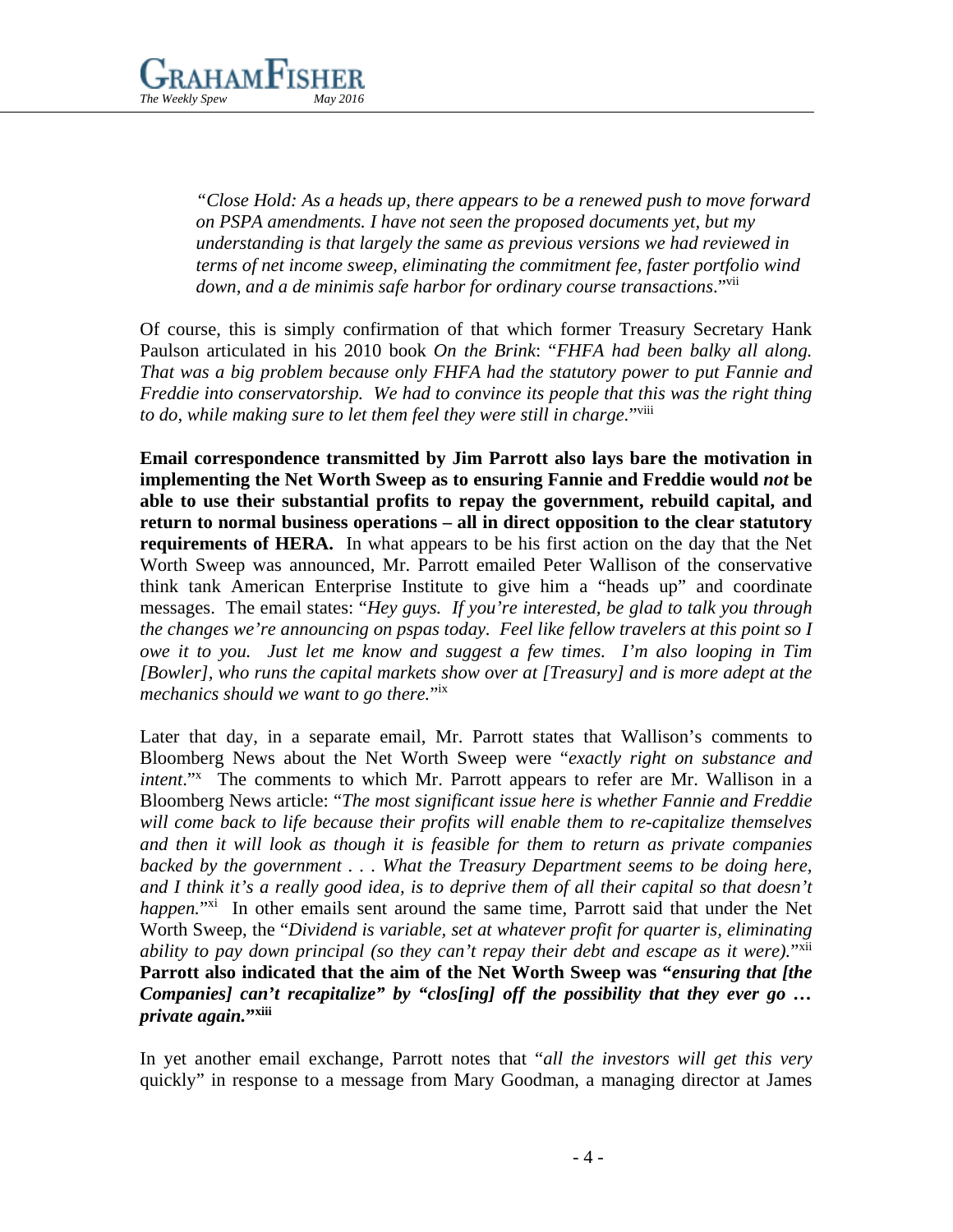

Caird Asset Management (and a former Senior Advisor to Treasury Secretary Tim Geithner who later served as Special Assistant to the President for Financial Markets at the National Economic Council), who stated that the Net Worth Sweep "*should lay to*  rest permanently the idea that the outstanding privately held pref will ever get turned *back on.*"xiv

Consistent with Parrott's statements, in a deposition transcript released last week, Fannie's Chief Financial Officer Susan McFarland testified that she "*didn't believe that Treasury would be too fond of a significant amount of capital buildup inside the enterprises.*"xv Indeed, a February 2012 Treasury document on housing finance reform proved her correct, as it reveals that Treasury's actions were premeditated and motivated by a desire to "*restructure the PSPAs to allow for variable dividend payment based on net worth*" as a transition step towards winding down the Companies.<sup>xvi</sup> The day before **the announcement of the Third Amendment, an internal Treasury document makes clear that the Administration's goal was tied to its willingness to violate HERA and** "*desire to wind down the GSEs as quickly as possible … by taking all of their profits going forward, we are making clear that the GSEs will not ever be allowed to return to profitable entities at the center of our housing finance system*."

Further demonstrating the motivation of government officials, in his deposition transcript former FHFA Acting Director Edward DeMarco testified that he believed that the Companies had "**flawed charters**" and therefore, without consideration of his unambiguous obligations as defined in HERA, he did not plan to return them to a safe and solvent condition.

# **Treasury and FHFA Affirmatively Mislead the Public and Federal Judge Royce Lamberth**

After the Third Amendment went into effect and litigation ensued, FHFA submitted a sworn declaration by Mario Ugoletti to the D.C. District Court stating that "the intention of the [Net Worth Sweep] was not to increase compensation to Treasury." However, a Treasury document dated August 16, 2012 – the day before the Net Worth Sweep was announced – lists the Companies' "*improving operating performance*" and "*potential for near-term earnings to exceed the 10% dividend*" among the reasons for promptly adopting the Net Worth Sweep.<sup>xvii</sup> That same document reveals Treasury anticipated robust profits from both Fannie Mae and Freddie Mac for the foreseeable future, and was therefore "*putting in place a better deal for taxpayers*."

The unsealed documents also show that **Treasury and FHFA understood that by mid-2012 the Companies had returned to sustained profitability**, separate and apart from their substantial deferred tax assets and loan loss reserves. Minutes emailed among senior FHFA officials from Fannie's July 9, 2012, executive management meeting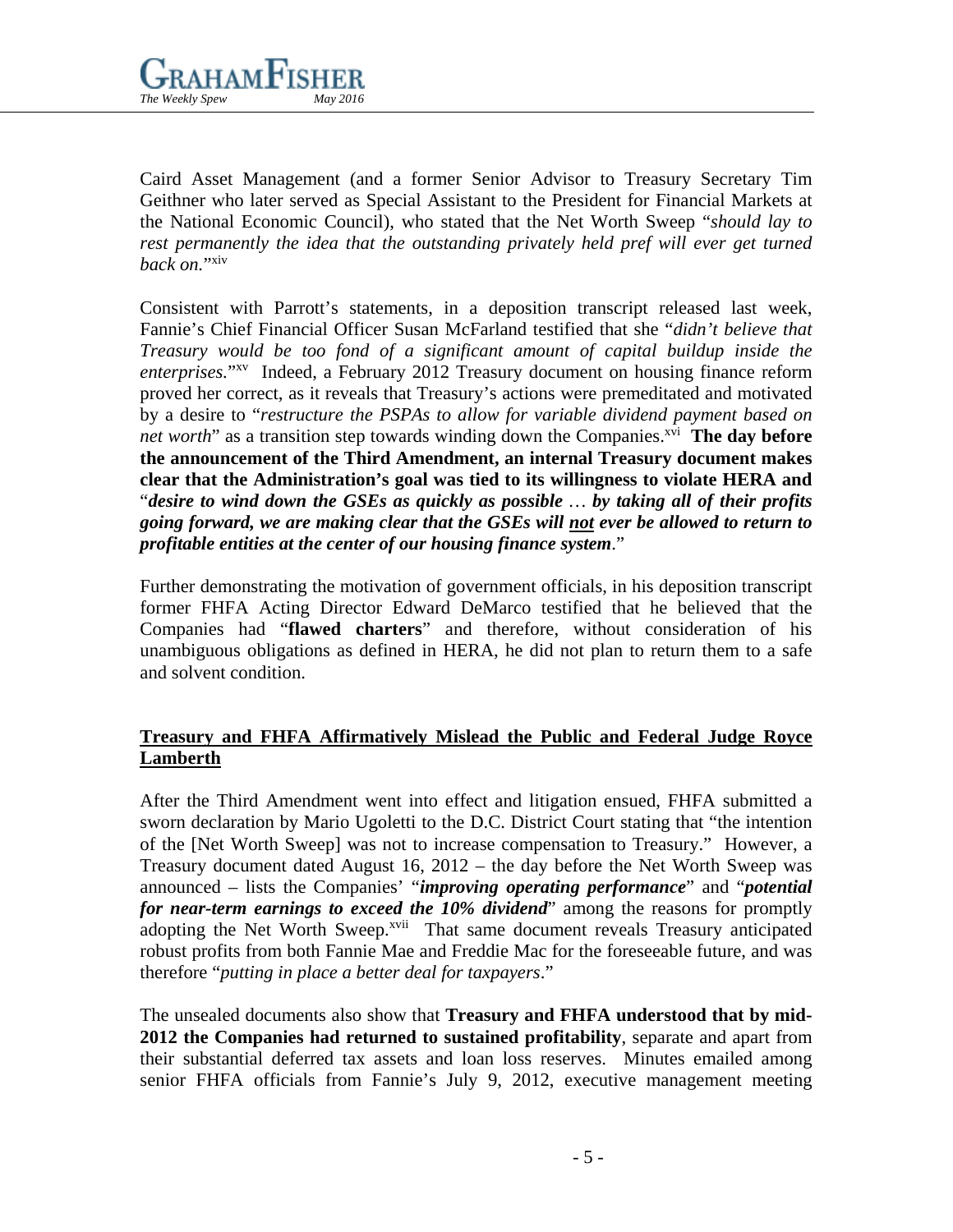

indicate that Fannie's Treasurer **"***referred to the next 8 years as likely to be 'the golden years of GSE earnings.'* "xviii

During her deposition, Fannie's Chief Financial Officer Susan McFarland said that she "*did not think that Fannie Mae was in a death spiral in mid-August of 2012*" that would have prevented it from paying Treasury's 10% cash dividend.<sup>xix</sup> In April 2012, Treasury Under Secretary for Domestic Finance Mary **Miller told Secretary Geithner that she had met with officials from the Capital Group** in Los Angeles (a financial services company that manages the American Funds) **who "***indicated that it had done a fair amount of work analyzing the sufficiency of the PSPAs and thought that they provided 'adequate protection' for investors.*<sup>"xx</sup> Fannie Mae's Chief Executive Officer Timothy Mayopoulos maintained a similar viewpoint and at an August 6, 2012, executive management meeting, stated that **Goldman Sachs had "***confirmed that foreign investors seem to have little concern regarding the PSPA's upcoming expiration date.***"xxi** On August 7, 2012, a Treasury official observed that "*home price, delinquency and refi trends*" at the GSEs were "*all very positive.*"xxii

An outside analysis circulated among senior FHFA officials on August 9, 2012, discusses the GSEs' "*convincing return to profitability in the first half of 2012.*"xxiii Similarly, during this period an FHFA official states that an article "*wasn't news to us*" when it observed that "*at the current quarterly 'burn rate' of Treasury preferred stock … Fannie and Freddie's capital backstops … should last them quite a while after the unlimited period expires at the end of the year.*"xxiv Treasury was also in possession and aware of an internal analysis from February 2012 by its former chief restructuring officer Jim Millstein who stated: "…*with market-based g-fees and investment portfolios sized solely for liquidity purposes, Fannie and Freddie could have the earnings power to provide taxpayers with enough value to repay Treasury's net cash investments in the two entities.*"xxv **Keenly aware that the GSEs would be profitable and able to pay the 10% dividend required by the original PSPA, Treasury misled the public and the judiciary** when it asserted that the key reason for imposing the Net Worth Sweep on August 17, 2012, was to "end the circular practice of advancing funds to the GSEs simply to have them pay dividends back to Treasury".

# **Deferred Tax Assets – Another Honey Pot**

**In 2013 alone, Treasury swept over \$130 billion dollars in GSE profits in the form of dividends via the Net Worth Sweep**. To highlight the scale of these dollars, these are the same amounts recently at issue in a lawsuit over the cost of 10-years<sup>xxvi</sup> of "Obamacare" reimbursements to insurers.<sup>xxvii</sup> A significant portion of those GSE proceeds resulted from changes in how the Companies accounted for their deferred tax assets and releases of their loan loss reserves. **Prior to the release of these newly unsealed documents, the Government claimed publicly and in court that it did not**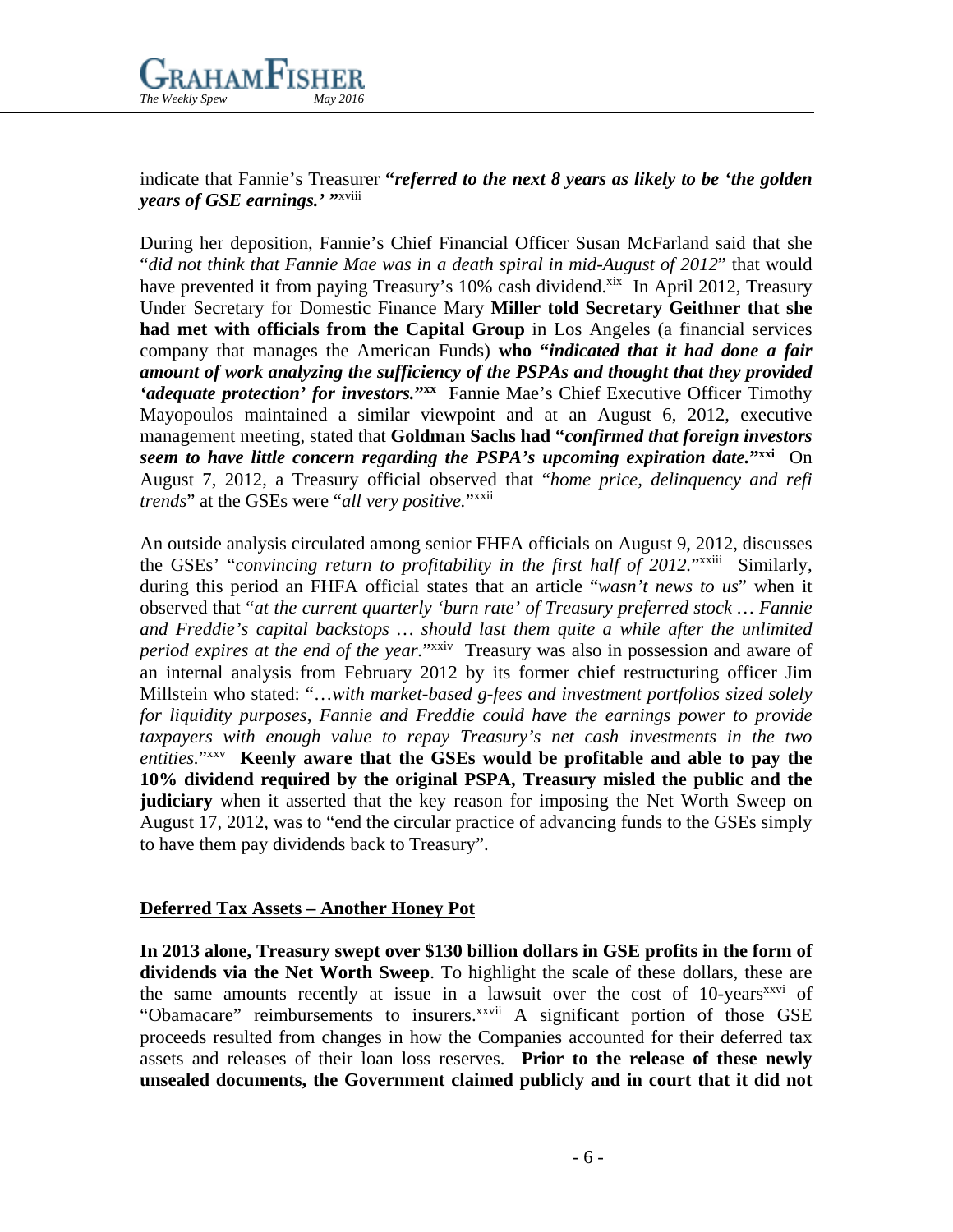

**anticipate these accounting adjustments when the Net Worth Sweep was announced. The unsealed documents show that this claim was patently false.**

As early as May 2012, **Treasury and its consultant discussed "***returning the deferred tax asset to the GSEs' balance sheets.***"xxviii** And a Treasury official observed in a July 2012 email that release of loan loss reserves could "*increase the [Companies'] net [worth] substantially*."xxix

An internal briefing memo intended to prepare Treasury Under Secretary for Domestic Finance Mary Miller for her August 9, 2012, meetings with senior management from both GSEs reveals that **Treasury was keenly focused on "***how quickly they forecast releasing credit reserves.*<sup>"xxx</sup> Treasury also produced a copy of the presentation Freddie presented at the August 9 meeting that includes a handwritten note: "*expect material release of loan loss reserves in the future*."*xxxi* The documents also reveal that Fannie originally planned to recognize its deferred tax assets during the fourth quarter of 2012 – just after the Net Worth Sweep was announced but before it went into effect, yet FHFA forced the company to delay that action until 2013 by threatening the company that recognizing the deferred tax assets in 2012 would "force the Conservator to take certain actions" adverse to Fannie's interests due to the effect that this accounting change would have on Fannie's "remaining capital."xxxii After all, according to FHFA, "*[c]apital is key driver for composite rating of critical concerns.*"xxxiii

# **Net Worth Sweep - Intentionally Stale Financial Projections**

**In 2014, before the D.C. District Court, Treasury produced financial projections that purported to be from June 2012** and which appeared to demonstrate the Companies would suffer large losses in the near term, and would therefore be unable to afford a 10% cash dividend on Treasury's investment.<sup>xxxiv</sup> However, the newly de**designated documents reveal that the figures in Treasury's June 2012 presentation were taken from projections that Grant Thornton had prepared for Treasury in**  *November 2011 using data from September of that year*.<sup>xxxv</sup> Furthermore, documents released by the Court show that the Grant Thornton projections were not intended to be valid 11 months later<sup>xxxvi</sup> and, according to Fannie Chief Financial Officer Susan McFarland, the outdated Grant Thornton figures were "*not anywhere close to what our projections were showing*" in mid-2012 and that financial projections for Fannie "*could become very dated very quickly*" given the changing environment in 2012.<sup>xxxvii</sup>

**Treasury and FHFA contend that the Third Amendment was necessary because the GSEs would not be able to meet the 10% dividend required under the prior PSPA terms. Yet even the** *stale* **Grant Thornton projections – which did not account for improvements in the housing market that occurred after September 2011 – show that Fannie** *would be able* **to pay a 10% cash dividend on Treasury's investment**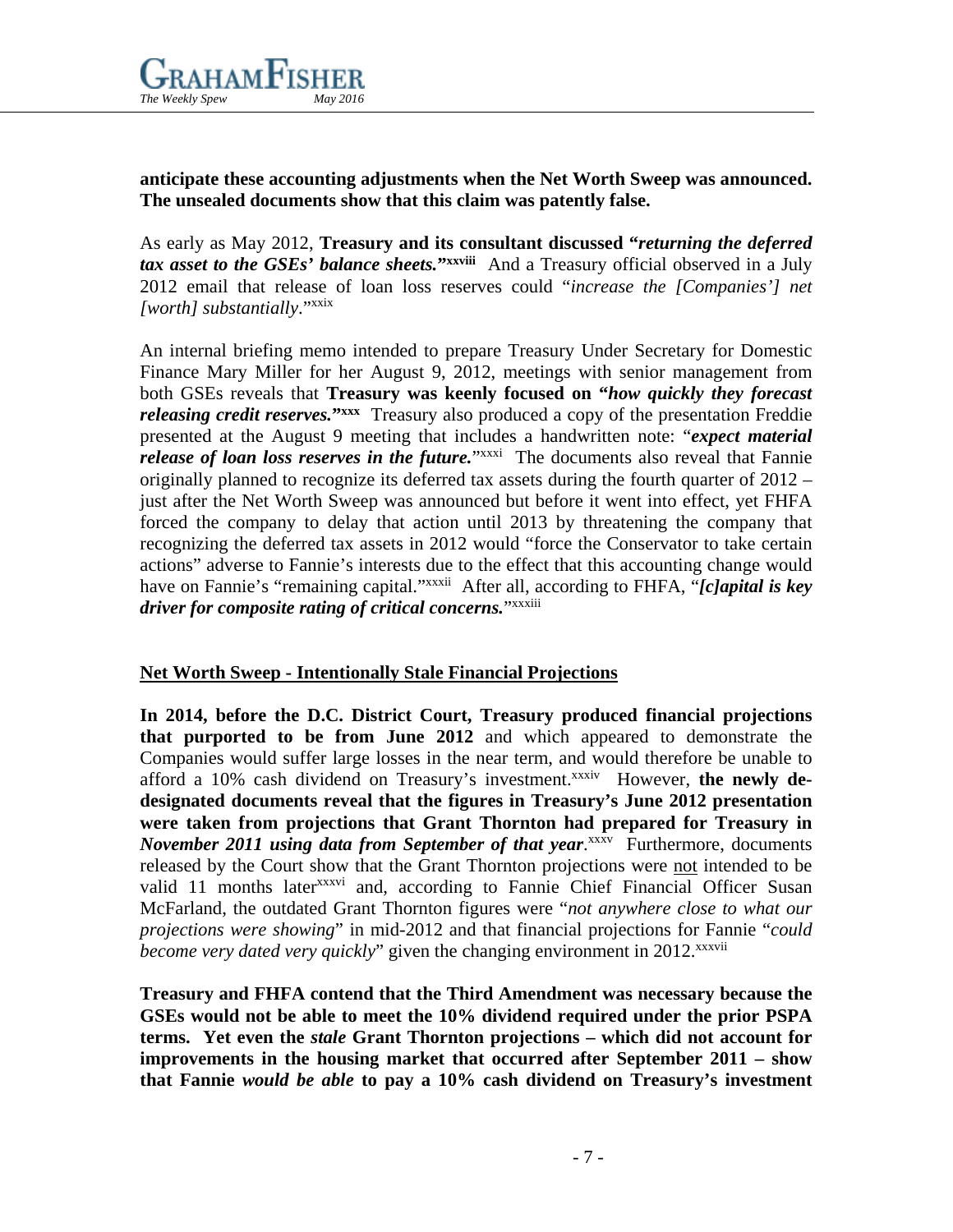

**until 2026xxxviii and that Freddie would be able to pay its dividend in cash until 2039.xxxix** Even so, **Treasury's stated concern about the ability of the companies to make dividend payments is spurious as, prior to the Net Worth Sweep, the Companies maintained the option to pay Treasury its dividends "in kind" at a 12% rate rather than the 10% cash rate. This "PIK" would increase the Treasury's liquidation preference and could be paid with additional preferred stock to the extent that they could not afford to pay the dividends in cash.** Recently unsealed documents repeatedly acknowledge this fact.<sup>xl</sup>

As we have shown previously, financial projections possessed by Treasury and FHFA just prior to the Net Worth Sweep showed that both agencies were well aware that the GSEs were on the verge of massive profitability. We now know that **Treasury, and the government's lawyers, passed off old projections to the District Court as if they had come from the time of the Net Worth Sweep.** Such actions are very troubling, as demonstrated by another recent case in which the federal government, as defendant, knowingly misled a federal court.<sup>xli</sup>

# **53 Documents Are Just The Beginning**

The Nation's largest financial institutions continue to spend tens of millions of dollars lobbying to take control of the secondary mortgage market<sup>xlii</sup> even as leading affordable housing advocates and small lenders warn of flaws in their legislative and administrative proposals and, instead, support requiring the GSEs to build capital.<sup>xliii</sup> Proper reform requires a full understanding and accounting of what transpired in the businesses of the GSEs between the time they were put in Conservatorship in 2008 and the implementation of the Third Amendment to the PSPA.

**Before any further administrative or legislative actions are implemented it is critical that the public has the right, through full transparency, to review the 12,000 remaining documents on which "privilege" has been asserted. Given what has been discovered in just these 53 documents, which are presumably not the most damning, opacity cannot be supported on any grounds.**

Last month, in her first order making public documents that contradict the government's spurious claims, Court of Federal Claims Justice Margaret Sweeney wrote: **"***instead of harm to the Nation resulting from disclosure, the only 'harm' presented is the potential for criticism of an agency, institution, and the decision-makers of those entities. The court will not condone the misuse of a protective order as a shield to insulate public officials from criticism in the way they execute their public duties... Moreover, there can be no serious dispute that it is extremely rare for a document filed under seal in a civil case to remain so for all time. There is no suggestion that the documents subject to the protective order are classified as relating to national security. Nor do these*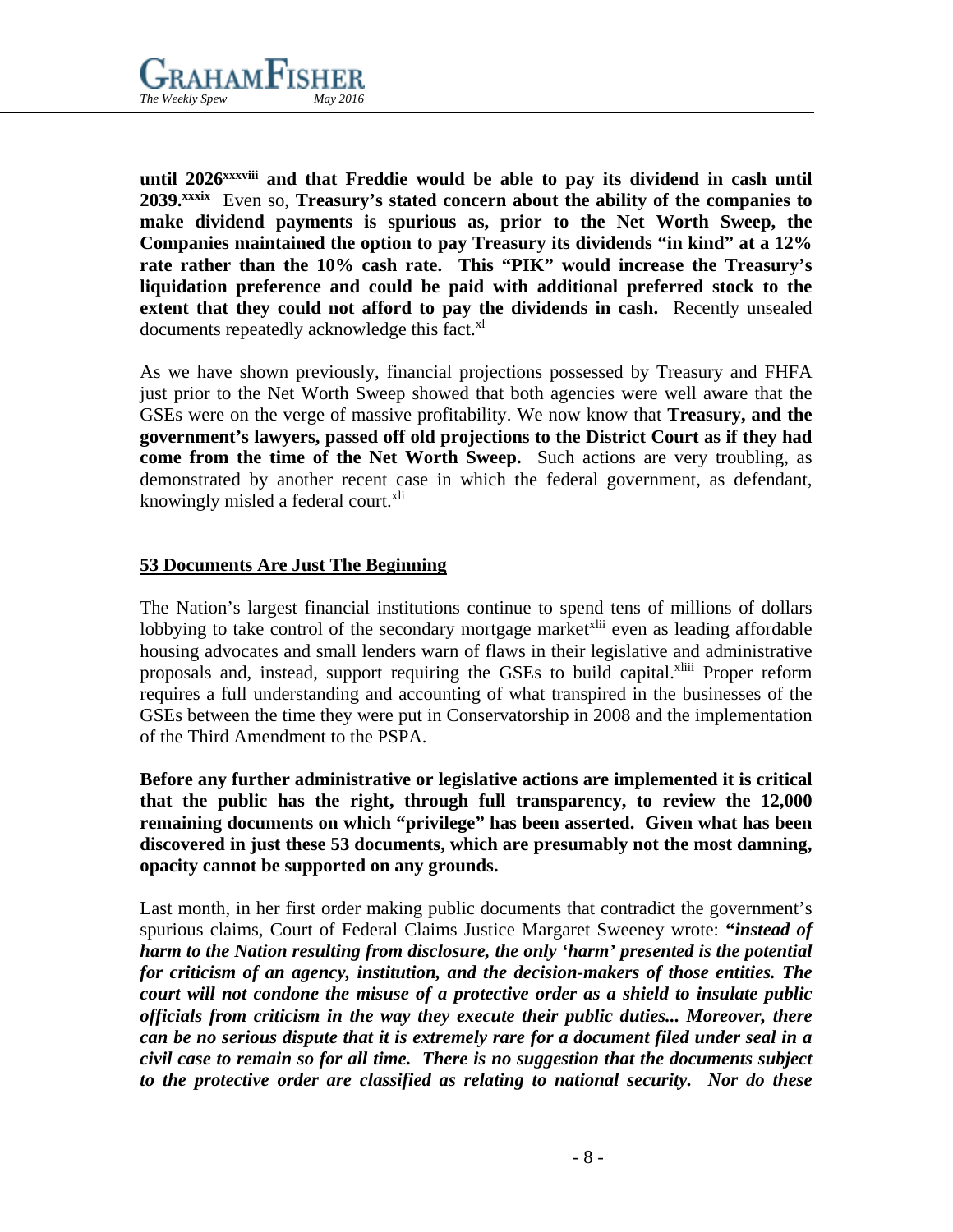

*documents contain trade secrets or proprietary information. However, even cases in which trade secrets and proprietary information are filed under seal and subject to a protective order, it is not unusual that after the passage of time, that same information is eventually unsealed because the protective order has outlived its usefulness. Indeed, because the government does not argue that information that it requests remain protected concerns matters involving national security, trade secrets, or proprietary information, or that specific privileges attach to any of the seven documents, it is clear that there is no longer a need to maintain the protected designation for them***".xliv** Her logic is compelling, and we should look forward to the release of more documents.

i UST00480703.

- <sup>v</sup> See the Housing and Economic Recovery Act of 2008 at 1117, "*AGENCY NOT SUBJECT TO ANY*
- *OTHER FEDERAL AGENCY*"
- vi UST00503985.

xii UST00061067.

ii "MBA's Recommendations for the Future Government Role in the Core Secondary Mortgage Market," John Courson & Michael Berman.

iii Housing and Economic Recovery Act of 2008, Sec. 1313.

iv Housing and Economic Recovery Act of 2008, Sec. 1117.

vii FHFA00031696 dated August 9, 2012

viii Paulson, Henry M., "On the Brink." 2010. 6.

ix UST00061067.

<sup>x</sup> UST00503986.

xi C. Hopkins & C. Benson, "U.S. Revises Payment Terms for Fannie Mae, Freddie Mac," Bloomberg, August 17, 2012,<http://goo.gl/1YQhqE>

xiii UST00503991.

xiv UST00517664.

xv McFarland Deposition Transcript at 149-150.

xvi UST00480703 at UST00480714; *see also* FHFA00025815 for January 2012 agenda of meeting between Treasury and FHFA observing that "**FHFA and Treasury share common goals to . . . provide the public and financial markets with a clear plan to wind down the GSEs**").

xvii UST00554581.

xviii FHFA00047889.

xix McFarland Deposition Transcript.

xx UST00537214.

xxi FHFA00107336.

xxii UST00002404.

xxiii FHFA00002036.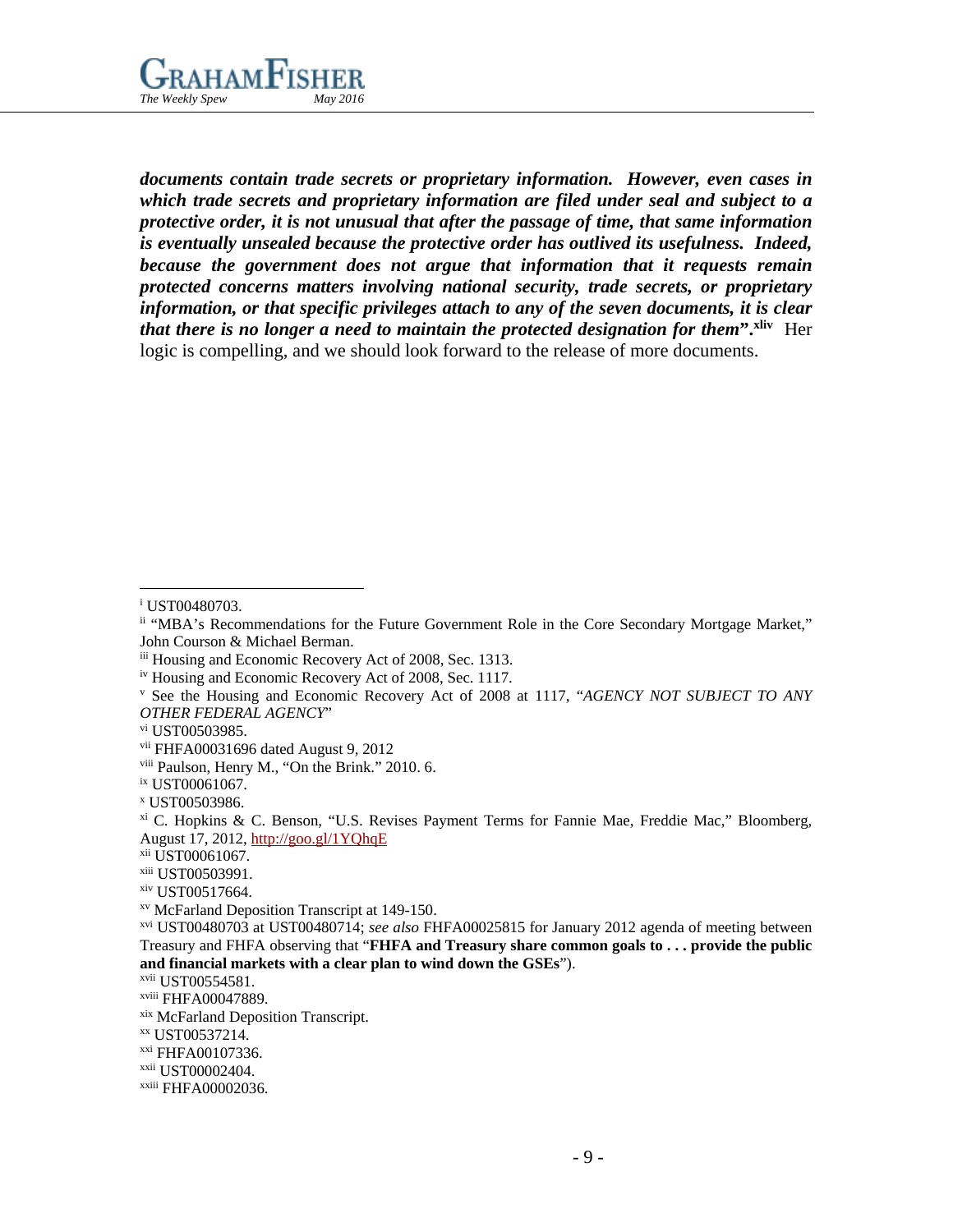

#### xxiv FHFA00012792.

xxvi "Judge Rules Against Administration In Cost-Sharing Reduction Payment Case", Timothy Jost, HealthAffairsBlog, May 12, 2016 available at: [http://healthaffairs.org/blog/2016/05/12/judge-blocks](http://healthaffairs.org/blog/2016/05/12/judge-blocks-reimbursement-of-insurers-for-aca-cost-sharing-reduction-payments/)[reimbursement-of-insurers-for-aca-cost-sharing-reduction-payments/](http://healthaffairs.org/blog/2016/05/12/judge-blocks-reimbursement-of-insurers-for-aca-cost-sharing-reduction-payments/) (See: "If the CSR payments to insurers stopped, the insurers would still be legally required to reduce cost sharing—at a [cost](https://www.cbo.gov/publication/51385) \$7 billion this year and \$130 billion over the next ten years—without reimbursement."

xxvii "United States House of Represantives, Plaintiff, v. Sylvia Matthews Burwell in her official capacity as Secretary of the United States Department of Health and Human Services, et al.", Civil Action No. 14-1967 (RMC), United States District Court for the District of Columbia, Rosemary M. Collyer, United States District Judge, available at PACER (See: " On April 10, 2013, the Office of Management and Budget (OMB) submitted the President's *Fiscal Year 2014 Budget of the U.S. Government*…The Affordable Care Act unambiguously appropriates money for Section 1401 premium tax credits but not for Section 1402 reimbursements to insurers…Such an appropriation cannot be inferred. None of the Secretaries' extratextual arguments-whether based on economics, 'unintended' results, or legislative history-is persuasive… the Court will enter judgment in favor of the House of Representatives and enjoin the use of unappropriated monies to fund reimbursements due to insurers under Section 1402.

" xxviii UST00405880.

xxix UST00406876.

xxx UST00556835.

xxxi UST00532169.

xxxii DT-055484.

- xxxiii DT-055781.
- xxxiv UST3847 and UST3849.
- xxxv GT007252 and GT007328.

xxxvi Eberhardt Deposition Transcript at 209.

xxxvii McFarland Deposition Transcript at 76 and 79.

xxxviii GT007252 at GT007276.

xxxix GT007328 at GT007354.

xl DT-061696; DT-058799; FHLMC\_00000475; PWC-FM 00008736; PWC-FM 00009055; PWC-FM 00009099; PWC-FM 00010617; FHFA00025049; FHFA00028608; FHFA00028634; FHFA00083259; FHFA00083979; Ugoletti Deposition Transcript at 52; Kari Deposition Transcript at 140; GT001514.

xli "Memorandum Opinion and Order," State of Texas et al., Plaintiffs v. United States of America, et al., Defendants, Andrew S. Hanen, United States District Judge, CIVIL NO. B-14-254 ("*To the contrary, this Court is disappointed that it has to address the subject of lawyer behavior when it has many more pressing matters on its docket. It is, at best, a distraction, and there is nothing 'best' about the conduct in this case. The United States Department of Justice ('DOJ' or 'Justice Department') has now admitted making statements that clearly did not match the facts. It has admitted that the lawyers who made these statements had knowledge of the truth when they made these misstatements … These misrepresentations were made on multiple occasions starting with the very first hearing this Court held … The duties of a Government lawyer, and in fact of any lawyer, are threefold: (1) tell the truth; (2) do not mislead the Court; and (3) do not allow the Court to be misled. See MODEL RULES OF PROF'L CONDUCT r. 3.3 cmts. 2 & 3 (AM. BAR ASS'N 2013). The Government's lawyers failed on all three fronts … There is no de minimis rule that applies to a lawyer's ethical obligation to tell the truth*.")

xlii "Housing." Opensecrets. N.p., n.d. Web. 22 May 2016.

<https://www.opensecrets.org/lobby/issuesum.php?id=HOU&year=2016&sort=a&page=1>

xliii Rosner, Joshua. "Housing Policy Experts Call For Recapping and Reforming Fannie and Freddie, Oppose Jumpstart GSE Reform Language in Omnibus." PR Newswire, 16 Dec. 2015. Web. 21 May 2016. xliv Fairholme Funds, Inc., et al., v. The United States. United States Court of Federal Claims. 13 Apr. 2016. PACER. Web. 22 May 2016.

xxv UST00502303.